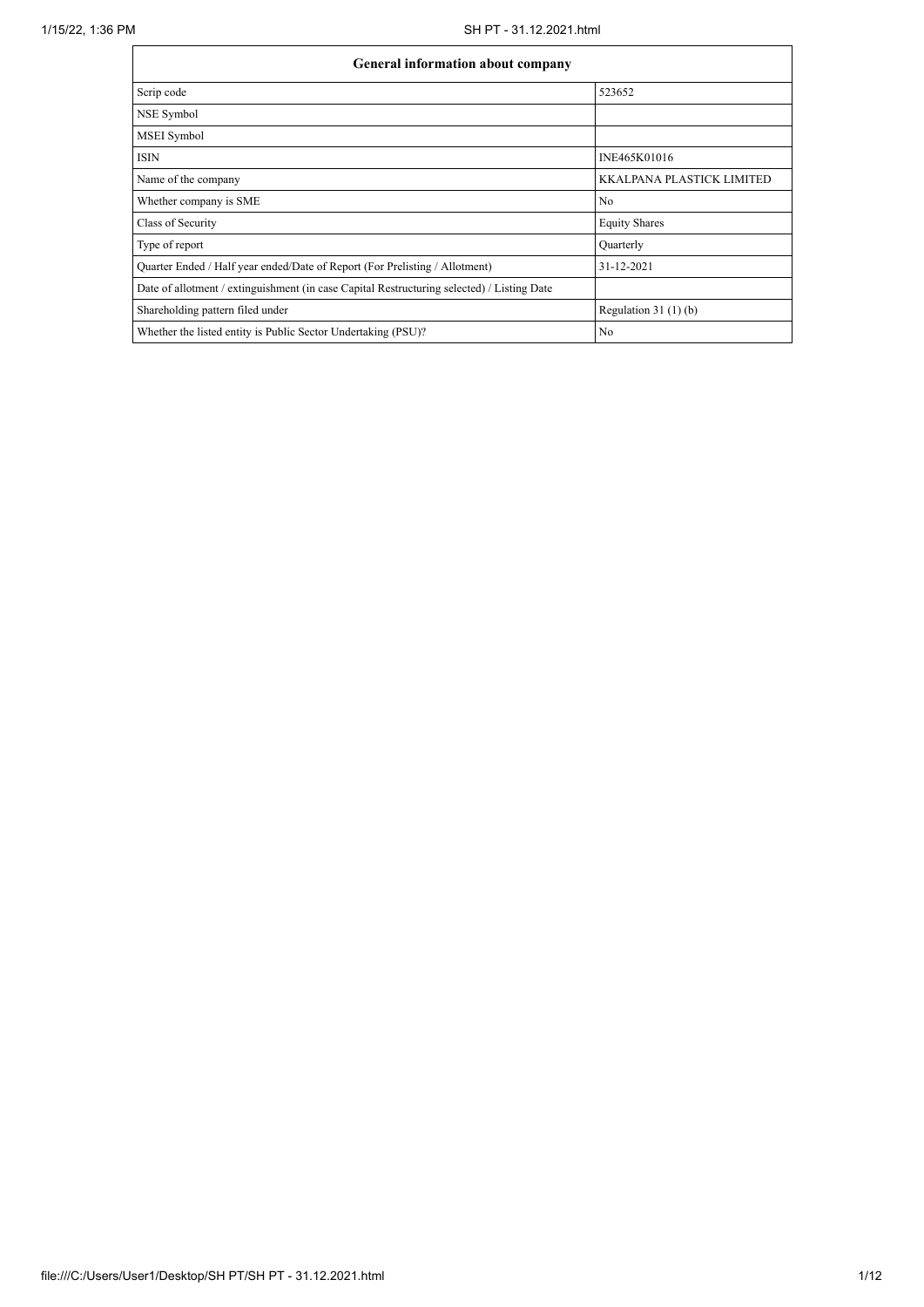|                | <b>Declaration</b>                                                                        |                |                                |                       |                             |  |  |  |  |  |  |  |  |
|----------------|-------------------------------------------------------------------------------------------|----------------|--------------------------------|-----------------------|-----------------------------|--|--|--|--|--|--|--|--|
| Sr.<br>No.     | Particular                                                                                | Yes/No         | Promoter and<br>Promoter Group | Public<br>shareholder | Non Promoter-<br>Non Public |  |  |  |  |  |  |  |  |
|                | Whether the Listed Entity has issued any partly paid up shares?                           | N <sub>o</sub> | N <sub>o</sub>                 | No                    | N <sub>o</sub>              |  |  |  |  |  |  |  |  |
| $\overline{2}$ | Whether the Listed Entity has issued any Convertible Securities                           | N <sub>0</sub> | N <sub>o</sub>                 | N <sub>0</sub>        | N <sub>0</sub>              |  |  |  |  |  |  |  |  |
| 3              | Whether the Listed Entity has issued any Warrants?                                        | N <sub>o</sub> | N <sub>o</sub>                 | N <sub>o</sub>        | N <sub>o</sub>              |  |  |  |  |  |  |  |  |
| $\overline{4}$ | Whether the Listed Entity has any shares against which<br>depository receipts are issued? | N <sub>0</sub> | N <sub>o</sub>                 | N <sub>0</sub>        | N <sub>0</sub>              |  |  |  |  |  |  |  |  |
| 5              | Whether the Listed Entity has any shares in locked-in?                                    | N <sub>o</sub> | N <sub>o</sub>                 | N <sub>0</sub>        | N <sub>o</sub>              |  |  |  |  |  |  |  |  |
| 6              | Whether any shares held by promoters are pledge or otherwise<br>encumbered?               | N <sub>0</sub> | N <sub>o</sub>                 |                       |                             |  |  |  |  |  |  |  |  |
|                | Whether company has equity shares with differential voting<br>rights?                     | N <sub>0</sub> | N <sub>o</sub>                 | N <sub>0</sub>        | N <sub>0</sub>              |  |  |  |  |  |  |  |  |
| 8              | Whether the listed entity has any significant beneficial owner?                           | Yes            |                                |                       |                             |  |  |  |  |  |  |  |  |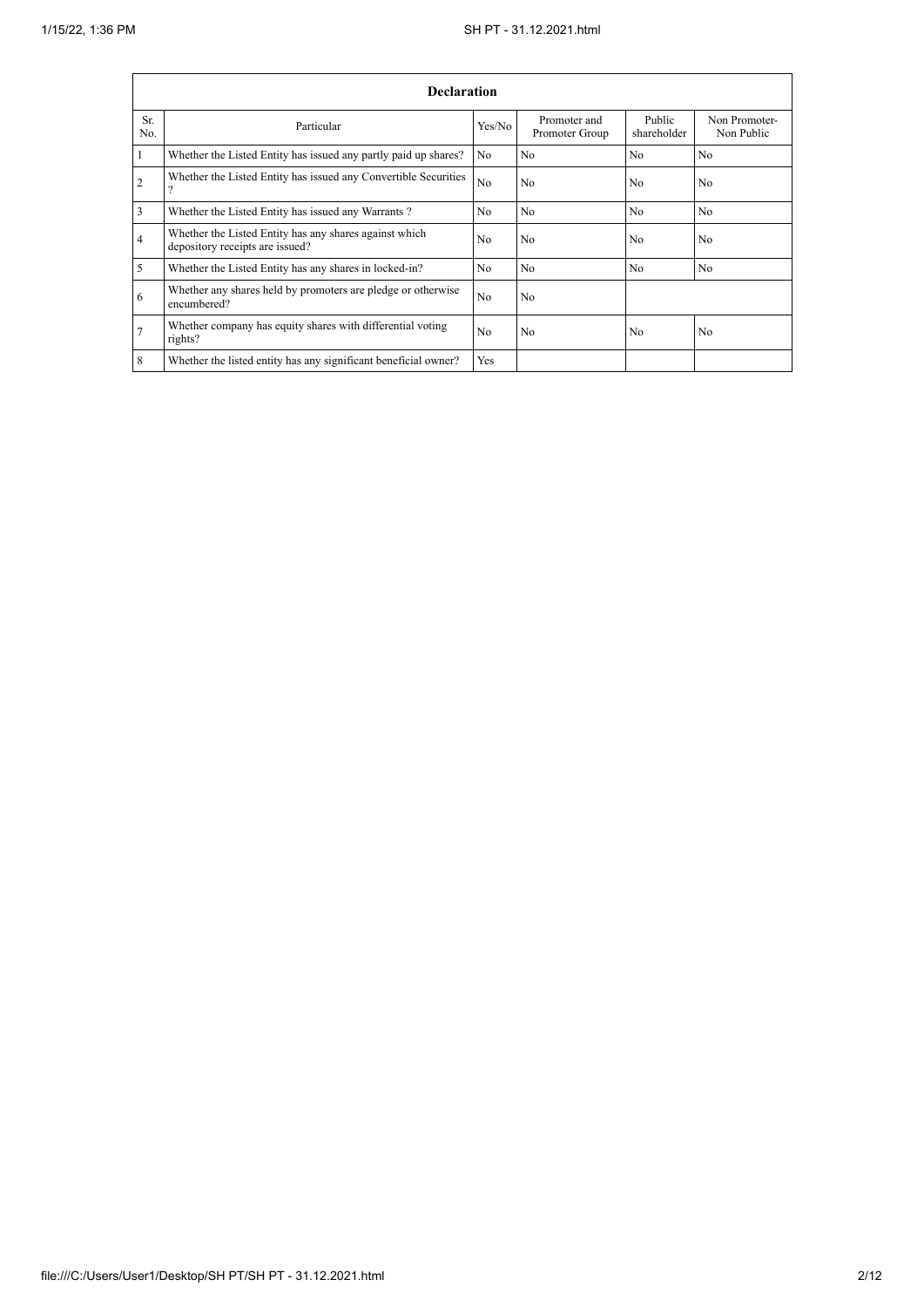|                 | Table I - Summary Statement holding of specified securities |              |                       |                      |                          |                              |                                          |                                                                  |               |                           |                                   |  |  |
|-----------------|-------------------------------------------------------------|--------------|-----------------------|----------------------|--------------------------|------------------------------|------------------------------------------|------------------------------------------------------------------|---------------|---------------------------|-----------------------------------|--|--|
|                 | Category<br>of<br>shareholder<br>(II)                       | Nos. Of      | No. of<br>fully paid  | No. Of<br>Partly     | No. Of<br>shares         | Total nos.<br>shares         | Shareholding as a<br>% of total no. of   | Number of Voting Rights held in each<br>class of securities (IX) |               |                           |                                   |  |  |
| Category<br>(1) |                                                             | shareholders | up equity             | paid-up<br>equity    | underlying<br>Depository | held (VII)                   | shares (calculated<br>as per SCRR, 1957) |                                                                  |               | No of Voting (XIV) Rights | Total as a<br>$%$ of<br>$(A+B+C)$ |  |  |
|                 |                                                             | (III)        | shares<br>held $(IV)$ | shares<br>held $(V)$ | Receipts<br>(VI)         | $= (IV) +$<br>$(V)$ + $(VI)$ | (VIII) As a % of<br>$(A+B+C2)$           | Class<br>eg: X                                                   | Class<br>eg:y | Total                     |                                   |  |  |
| (A)             | Promoter<br>&<br>Promoter<br>Group                          | 3            | 4012235               |                      |                          | 4012235                      | 72.57                                    | 4012235                                                          |               | 4012235                   | 72.57                             |  |  |
| (B)             | Public                                                      | 18493        | 1516300               |                      |                          | 1516300                      | 27.43                                    | 1516300                                                          |               | 1516300                   | 27.43                             |  |  |
| (C)             | Non.<br>Promoter-<br>Non Public                             |              |                       |                      |                          |                              |                                          |                                                                  |               |                           |                                   |  |  |
| (C1)            | <b>Shares</b><br>underlying<br><b>DRs</b>                   |              |                       |                      |                          |                              |                                          |                                                                  |               |                           |                                   |  |  |
| (C2)            | Shares held<br>by<br>Employee<br>Trusts                     |              |                       |                      |                          |                              |                                          |                                                                  |               |                           |                                   |  |  |
|                 | Total                                                       | 18496        | 5528535               |                      |                          | 5528535                      | 100                                      | 5528535                                                          |               | 5528535                   | 100                               |  |  |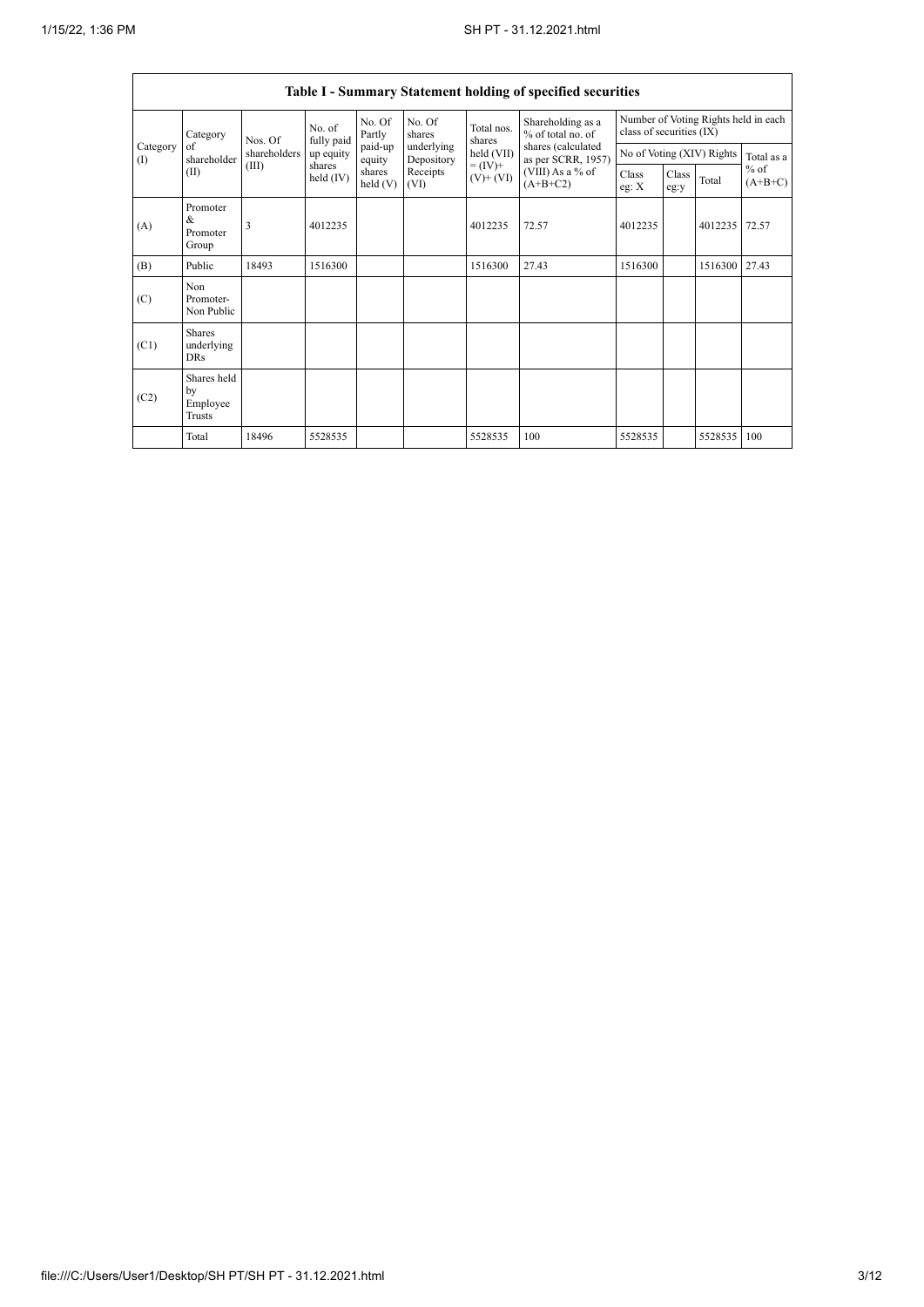| Table I - Summary Statement holding of specified securities |                                                |                                                                                          |                                                                      |                                                                                                               |                                                                                          |                                        |                                                  |                                                                               |                                                  |                                       |  |  |
|-------------------------------------------------------------|------------------------------------------------|------------------------------------------------------------------------------------------|----------------------------------------------------------------------|---------------------------------------------------------------------------------------------------------------|------------------------------------------------------------------------------------------|----------------------------------------|--------------------------------------------------|-------------------------------------------------------------------------------|--------------------------------------------------|---------------------------------------|--|--|
| Category<br>(1)                                             | Category<br>of<br>shareholder<br>(II)          | No. Of<br><b>Shares</b><br>Underlying<br>Outstanding<br>convertible<br>securities<br>(X) | No. of<br>Shares<br>Underlying<br>Outstanding<br>Warrants<br>$(X_i)$ | No. Of Shares<br>Underlying<br>Outstanding<br>convertible<br>securities and<br>No. Of<br>Warrants (Xi)<br>(a) | Shareholding , as a $\%$<br>assuming full<br>conversion of<br>convertible securities (   | Number of<br>Locked in<br>shares (XII) |                                                  | Number of<br><b>Shares</b><br>pledged or<br>otherwise<br>encumbered<br>(XIII) |                                                  | Number of<br>equity shares<br>held in |  |  |
|                                                             |                                                |                                                                                          |                                                                      |                                                                                                               | as a percentage of<br>diluted share capital)<br>$(XI)=(VII)+(X)$ As a %<br>of $(A+B+C2)$ | No.<br>(a)                             | As a<br>$%$ of<br>total<br>Shares<br>held<br>(b) | No.<br>(a)                                                                    | As a<br>$%$ of<br>total<br>Shares<br>held<br>(b) | dematerialized<br>form $(XIV)$        |  |  |
| (A)                                                         | Promoter<br>&<br>Promoter<br>Group             |                                                                                          |                                                                      |                                                                                                               | 72.57                                                                                    |                                        |                                                  |                                                                               |                                                  | 4012235                               |  |  |
| (B)                                                         | Public                                         |                                                                                          |                                                                      |                                                                                                               | 27.43                                                                                    |                                        |                                                  |                                                                               |                                                  | 201215                                |  |  |
| (C)                                                         | Non<br>Promoter-<br>Non Public                 |                                                                                          |                                                                      |                                                                                                               |                                                                                          |                                        |                                                  |                                                                               |                                                  |                                       |  |  |
| (C1)                                                        | <b>Shares</b><br>underlying<br><b>DRs</b>      |                                                                                          |                                                                      |                                                                                                               |                                                                                          |                                        |                                                  |                                                                               |                                                  |                                       |  |  |
| (C2)                                                        | Shares held<br>by<br>Employee<br><b>Trusts</b> |                                                                                          |                                                                      |                                                                                                               |                                                                                          |                                        |                                                  |                                                                               |                                                  |                                       |  |  |
|                                                             | Total                                          |                                                                                          |                                                                      |                                                                                                               | 100                                                                                      |                                        |                                                  |                                                                               |                                                  | 4213450                               |  |  |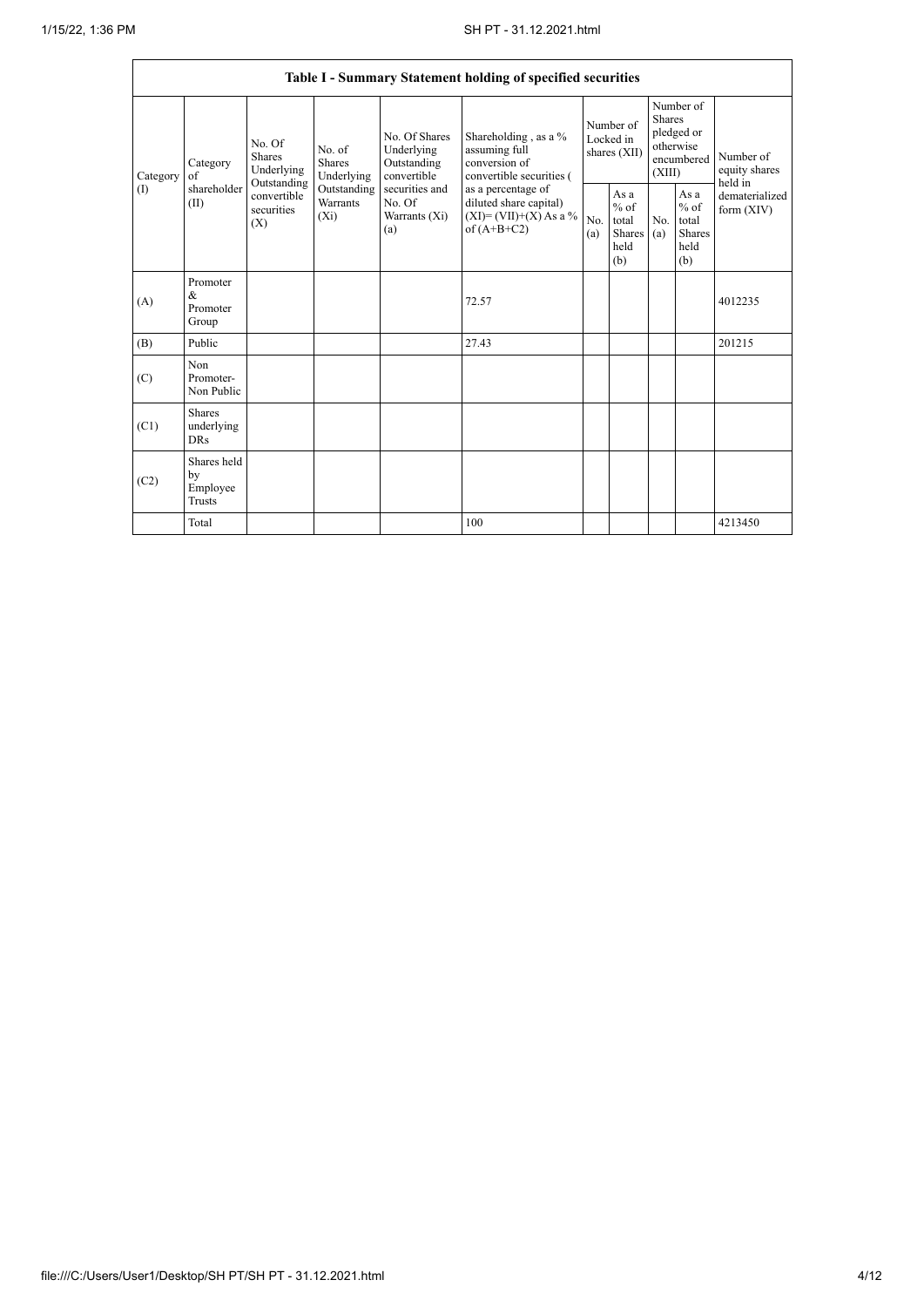r

|                                                                                             | Table II - Statement showing shareholding pattern of the Promoter and Promoter Group                                  |                                                                              |                            |                                 |                                    |                             |                                              |                               |               |                                 |                                 |  |  |
|---------------------------------------------------------------------------------------------|-----------------------------------------------------------------------------------------------------------------------|------------------------------------------------------------------------------|----------------------------|---------------------------------|------------------------------------|-----------------------------|----------------------------------------------|-------------------------------|---------------|---------------------------------|---------------------------------|--|--|
|                                                                                             |                                                                                                                       |                                                                              | No. of                     | No.<br>Of                       | No. Of                             | Total<br>nos.               | Shareholding<br>as a % of total              | each class of securities (IX) |               | Number of Voting Rights held in |                                 |  |  |
| Sr.                                                                                         | Category & Name<br>of the                                                                                             | Nos. Of<br>shareholders                                                      | fully<br>paid up<br>equity | Partly<br>paid-<br>up           | shares<br>underlying<br>Depository | shares<br>held<br>$(VII) =$ | no. of shares<br>(calculated as<br>per SCRR, | No of Voting (XIV) Rights     |               |                                 | Total<br>as a %                 |  |  |
|                                                                                             | Shareholders (I)                                                                                                      | (III)                                                                        | shares<br>held (IV)        | equity<br>shares<br>held<br>(V) | Receipts<br>(VI)                   | $(IV)^+$<br>$(V)$ +<br>(VI) | 1957) (VIII)<br>As a % of<br>$(A+B+C2)$      | Class eg:<br>Х                | Class<br>eg:y | Total                           | of<br>Total<br>Voting<br>rights |  |  |
| А                                                                                           | Table II - Statement showing shareholding pattern of the Promoter and Promoter Group                                  |                                                                              |                            |                                 |                                    |                             |                                              |                               |               |                                 |                                 |  |  |
| (1)                                                                                         | Indian                                                                                                                |                                                                              |                            |                                 |                                    |                             |                                              |                               |               |                                 |                                 |  |  |
| (a)                                                                                         | Individuals/Hindu<br>undivided Family                                                                                 | $\,1$                                                                        | 1000                       |                                 |                                    | 1000                        | 0.02                                         | 1000                          |               | 1000                            | 0.02                            |  |  |
| (d)                                                                                         | Any Other<br>(specify)                                                                                                | $\overline{c}$                                                               | 4011235                    |                                 |                                    | 4011235                     | 72.56                                        | 4011235                       |               | 4011235                         | 72.56                           |  |  |
| Sub-Total (A)<br>(1)                                                                        |                                                                                                                       | 3                                                                            | 4012235                    |                                 |                                    | 4012235                     | 72.57                                        | 4012235                       |               | 4012235                         | 72.57                           |  |  |
| (2)                                                                                         | Foreign                                                                                                               |                                                                              |                            |                                 |                                    |                             |                                              |                               |               |                                 |                                 |  |  |
| Total<br>Shareholding<br>of Promoter<br>and Promoter<br>Group $(A)=$<br>$(A)(1)+(A)$<br>(2) |                                                                                                                       | 3                                                                            | 4012235                    |                                 |                                    | 4012235                     | 72.57                                        | 4012235                       |               | 4012235                         | 72.57                           |  |  |
| B                                                                                           |                                                                                                                       | Table III - Statement showing shareholding pattern of the Public shareholder |                            |                                 |                                    |                             |                                              |                               |               |                                 |                                 |  |  |
| (1)                                                                                         | Institutions                                                                                                          |                                                                              |                            |                                 |                                    |                             |                                              |                               |               |                                 |                                 |  |  |
| (f)                                                                                         | Financial<br><b>Institutions/Banks</b>                                                                                | 1                                                                            | 50                         |                                 |                                    | 50                          | $\boldsymbol{0}$                             | 50                            |               | 50                              | 0                               |  |  |
| Sub-Total (B)<br>(1)                                                                        |                                                                                                                       | $\mathbf{1}$                                                                 | 50                         |                                 |                                    | 50                          | $\boldsymbol{0}$                             | 50                            |               | 50                              | $\boldsymbol{0}$                |  |  |
| (3)                                                                                         | Non-institutions                                                                                                      |                                                                              |                            |                                 |                                    |                             |                                              |                               |               |                                 |                                 |  |  |
| (a(i))                                                                                      | Individuals -<br>i.Individual<br>shareholders<br>holding nominal<br>share capital up to<br>Rs. 2 lakhs.               | 18422                                                                        | 1353441                    |                                 |                                    | 1353441                     | 24.48                                        | 1353441                       |               | 1353441                         | 24.48                           |  |  |
| (a(ii))                                                                                     | Individuals - ii.<br>Individual<br>shareholders<br>holding nominal<br>share capital in<br>excess of $Rs. 2$<br>lakhs. | 1                                                                            | 23752                      |                                 |                                    | 23752                       | 0.43                                         | 23752                         |               | 23752                           | 0.43                            |  |  |
| (e)                                                                                         | Any Other<br>(specify)                                                                                                | 69                                                                           | 139057                     |                                 |                                    | 139057                      | 2.52                                         | 139057                        |               | 139057                          | 2.52                            |  |  |
| Sub-Total (B)<br>(3)                                                                        |                                                                                                                       | 18492                                                                        | 1516250                    |                                 |                                    | 1516250                     | 27.43                                        | 1516250                       |               | 1516250                         | 27.43                           |  |  |
| <b>Total Public</b><br>Shareholding<br>$(B)=(B)(1)+$<br>$(B)(2)+(B)(3)$                     |                                                                                                                       | 18493                                                                        | 1516300                    |                                 |                                    | 1516300                     | 27.43                                        | 1516300                       |               | 1516300                         | 27.43                           |  |  |
| $\mathbf C$                                                                                 | Table IV - Statement showing shareholding pattern of the Non Promoter- Non Public shareholder                         |                                                                              |                            |                                 |                                    |                             |                                              |                               |               |                                 |                                 |  |  |
| Total (<br>$A+B+C2$ )                                                                       |                                                                                                                       | 18496                                                                        | 5528535                    |                                 |                                    | 5528535                     | 100                                          | 5528535                       |               | 5528535                         | 100                             |  |  |
| Total<br>$(A+B+C)$                                                                          |                                                                                                                       | 18496                                                                        | 5528535                    |                                 |                                    | 5528535                     | 100                                          | 5528535                       |               | 5528535                         | 100                             |  |  |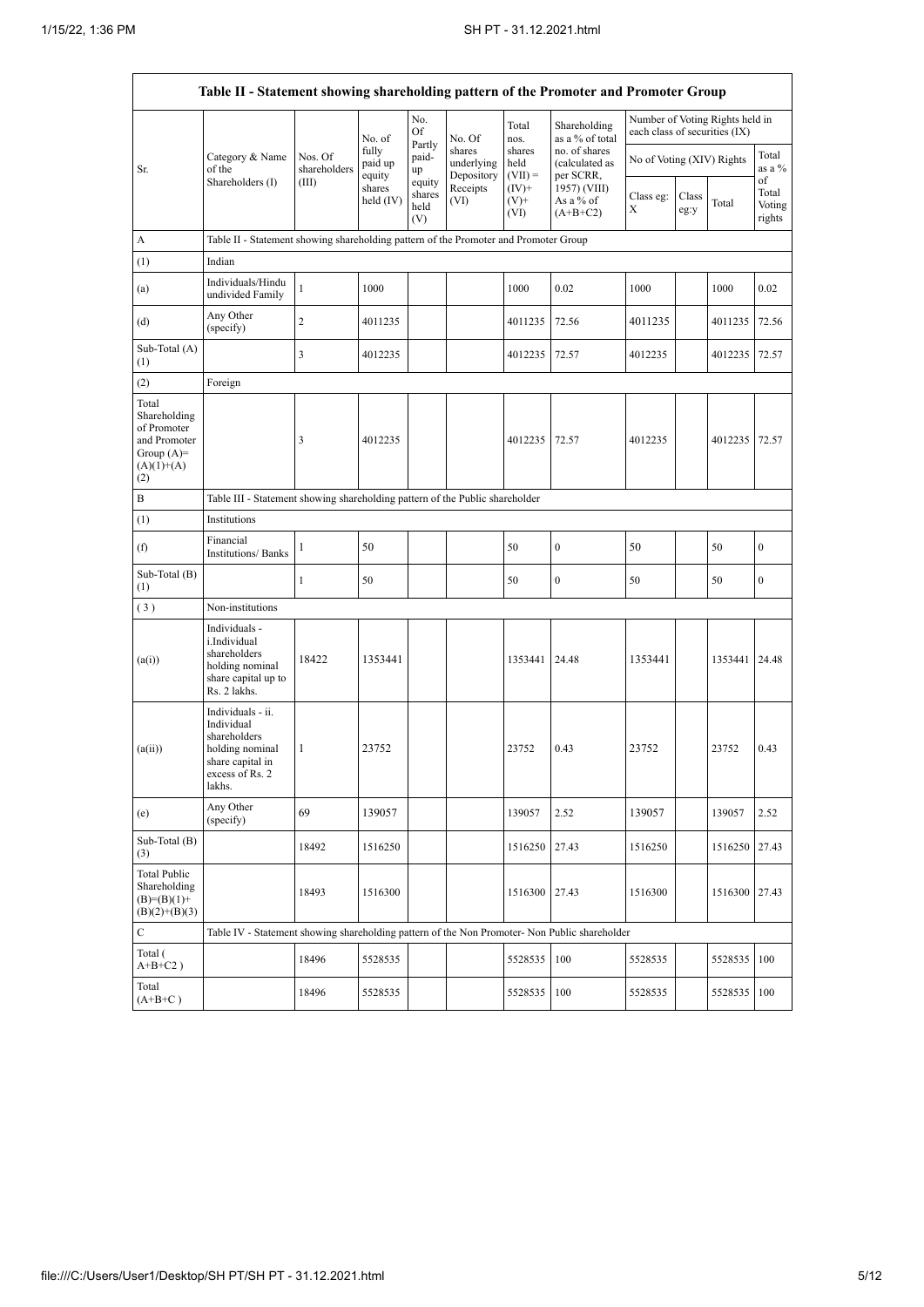$\overline{\phantom{0}}$ 

|                                                                                         |                                                 |                                                                                                      |                                            | Table II - Statement showing shareholding pattern of the Promoter and Promoter Group          |            |                                                  |            |                                                                        |                                       |  |  |  |  |
|-----------------------------------------------------------------------------------------|-------------------------------------------------|------------------------------------------------------------------------------------------------------|--------------------------------------------|-----------------------------------------------------------------------------------------------|------------|--------------------------------------------------|------------|------------------------------------------------------------------------|---------------------------------------|--|--|--|--|
|                                                                                         | No. Of<br><b>Shares</b><br>Underlying           | No. of<br>Shares<br>Underlying                                                                       | No. Of Shares<br>Underlying<br>Outstanding | Shareholding, as a %<br>assuming full conversion of<br>convertible securities (as a           |            | Number of<br>Locked in<br>shares (XII)           |            | Number of<br>Shares<br>pledged or<br>otherwise<br>encumbered<br>(XIII) | Number of<br>equity shares<br>held in |  |  |  |  |
| Sr.                                                                                     | Outstanding<br>convertible<br>securities<br>(X) | convertible<br>Outstanding<br>securities and<br>Warrants<br>No. Of Warrants<br>$(X_i)$<br>$(Xi)$ (a) |                                            | percentage of diluted share<br>capital) $(XI) = (VII)+(X) As$<br>a % of $(A+B+C2)$            | No.<br>(a) | As a<br>$%$ of<br>total<br>Shares<br>held<br>(b) | No.<br>(a) | As a<br>$%$ of<br>total<br><b>Shares</b><br>held<br>(b)                | dematerialized<br>form $(XIV)$        |  |  |  |  |
| A                                                                                       |                                                 |                                                                                                      |                                            | Table II - Statement showing shareholding pattern of the Promoter and Promoter Group          |            |                                                  |            |                                                                        |                                       |  |  |  |  |
| (1)                                                                                     | Indian                                          |                                                                                                      |                                            |                                                                                               |            |                                                  |            |                                                                        |                                       |  |  |  |  |
| (a)                                                                                     |                                                 |                                                                                                      |                                            | 0.02                                                                                          |            |                                                  |            |                                                                        | 1000                                  |  |  |  |  |
| (d)                                                                                     |                                                 |                                                                                                      |                                            | 72.56                                                                                         |            |                                                  |            |                                                                        | 4011235                               |  |  |  |  |
| Sub-Total (A)<br>(1)                                                                    |                                                 |                                                                                                      |                                            | 72.57                                                                                         |            |                                                  |            |                                                                        | 4012235                               |  |  |  |  |
| (2)                                                                                     | Foreign                                         |                                                                                                      |                                            |                                                                                               |            |                                                  |            |                                                                        |                                       |  |  |  |  |
| Total<br>Shareholding<br>of Promoter<br>and Promoter<br>Group $(A)=$<br>$(A)(1)+(A)(2)$ |                                                 |                                                                                                      |                                            | 72.57                                                                                         |            |                                                  |            |                                                                        | 4012235                               |  |  |  |  |
| $\, {\bf B}$                                                                            |                                                 |                                                                                                      |                                            | Table III - Statement showing shareholding pattern of the Public shareholder                  |            |                                                  |            |                                                                        |                                       |  |  |  |  |
| (1)                                                                                     | Institutions                                    |                                                                                                      |                                            |                                                                                               |            |                                                  |            |                                                                        |                                       |  |  |  |  |
| (f)                                                                                     |                                                 |                                                                                                      |                                            | $\boldsymbol{0}$                                                                              |            |                                                  |            |                                                                        | $\boldsymbol{0}$                      |  |  |  |  |
| Sub-Total (B)<br>(1)                                                                    |                                                 |                                                                                                      |                                            | $\mathbf{0}$                                                                                  |            |                                                  |            |                                                                        | $\boldsymbol{0}$                      |  |  |  |  |
| (3)                                                                                     | Non-institutions                                |                                                                                                      |                                            |                                                                                               |            |                                                  |            |                                                                        |                                       |  |  |  |  |
| (a(i))                                                                                  |                                                 |                                                                                                      |                                            | 24.48                                                                                         |            |                                                  |            |                                                                        | 150756                                |  |  |  |  |
| (a(ii))                                                                                 |                                                 |                                                                                                      |                                            | 0.43                                                                                          |            |                                                  |            |                                                                        | 23752                                 |  |  |  |  |
| (e)                                                                                     |                                                 |                                                                                                      |                                            | 2.52                                                                                          |            |                                                  |            |                                                                        | 26707                                 |  |  |  |  |
| Sub-Total (B)<br>(3)                                                                    |                                                 |                                                                                                      |                                            | 27.43                                                                                         |            |                                                  |            |                                                                        | 201215                                |  |  |  |  |
| Total Public<br>Shareholding<br>$(B)=(B)(1)+$<br>$(B)(2)+(B)(3)$                        |                                                 |                                                                                                      |                                            | 27.43                                                                                         |            |                                                  |            |                                                                        | 201215                                |  |  |  |  |
| $\mathbf C$                                                                             |                                                 |                                                                                                      |                                            | Table IV - Statement showing shareholding pattern of the Non Promoter- Non Public shareholder |            |                                                  |            |                                                                        |                                       |  |  |  |  |
| Total (<br>$A+B+C2$ )                                                                   |                                                 |                                                                                                      |                                            | 100                                                                                           |            |                                                  |            |                                                                        | 4213450                               |  |  |  |  |
| Total (A+B+C                                                                            |                                                 |                                                                                                      |                                            | 100                                                                                           |            |                                                  |            |                                                                        | 4213450                               |  |  |  |  |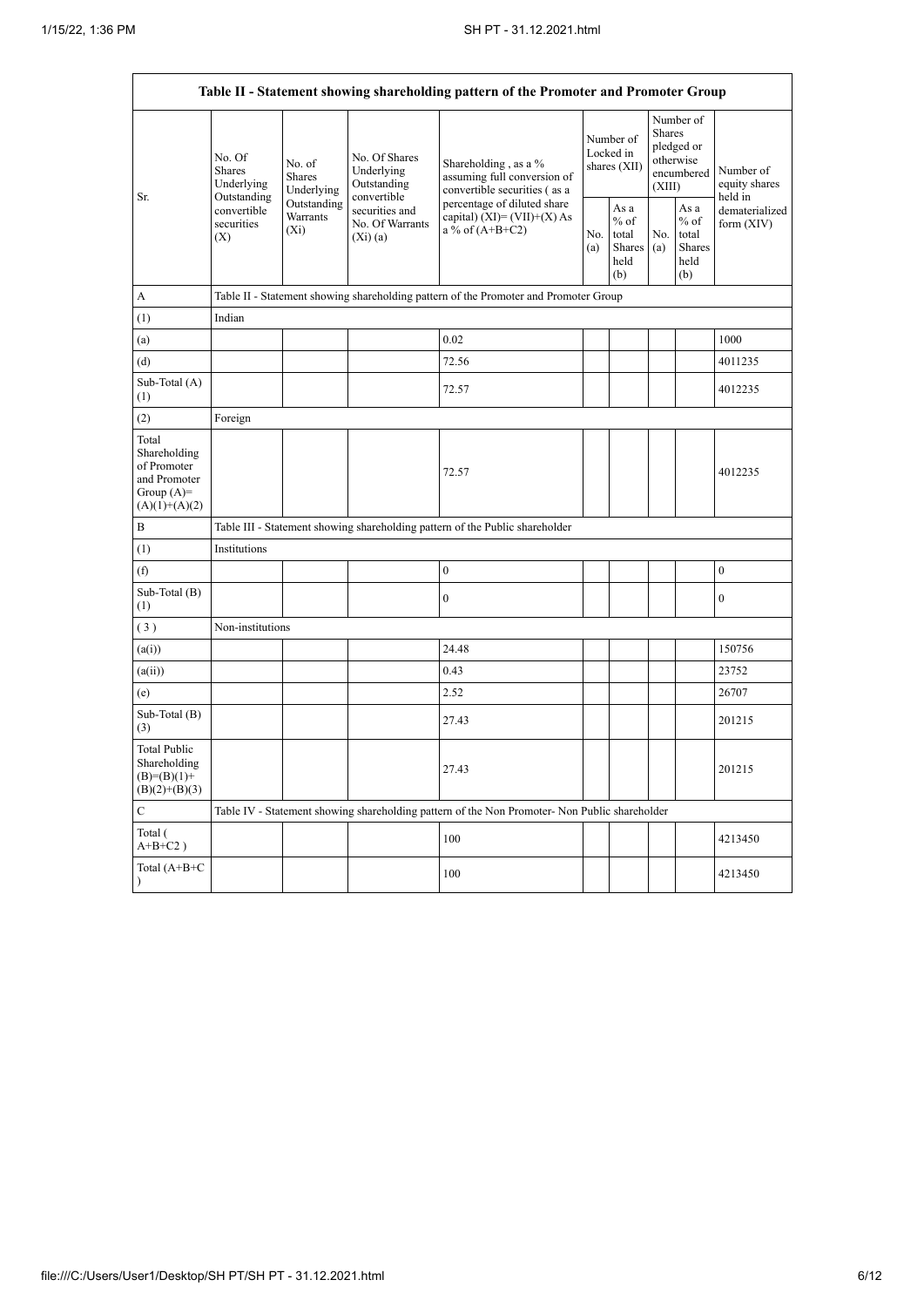|                                                                                                                                                                                          | Individuals/Hindu undivided Family                            |                       |
|------------------------------------------------------------------------------------------------------------------------------------------------------------------------------------------|---------------------------------------------------------------|-----------------------|
| Searial No.                                                                                                                                                                              | $\mathbf{1}$                                                  |                       |
| Name of the<br>Shareholders (I)                                                                                                                                                          | <b>SARLA SURANA</b>                                           | Click here to go back |
| PAN(II)                                                                                                                                                                                  | AJFPS9780D                                                    | Total                 |
| No. of fully paid<br>up equity shares<br>held (IV)                                                                                                                                       | 1000                                                          | 1000                  |
| No. Of Partly paid-<br>up equity shares<br>held(V)                                                                                                                                       |                                                               |                       |
| No. Of shares<br>underlying<br>Depository<br>Receipts (VI)                                                                                                                               |                                                               |                       |
| Total nos. shares<br>held $(VII) = (IV) +$<br>$(V)$ + $(VI)$                                                                                                                             | 1000                                                          | 1000                  |
| Shareholding as a<br>% of total no. of<br>shares (calculated<br>as per SCRR,<br>1957) (VIII) As a<br>% of $(A+B+C2)$                                                                     | 0.02                                                          | 0.02                  |
|                                                                                                                                                                                          | Number of Voting Rights held in each class of securities (IX) |                       |
| Class eg:X                                                                                                                                                                               | 1000                                                          | 1000                  |
| Class eg:y                                                                                                                                                                               |                                                               |                       |
| Total                                                                                                                                                                                    | 1000                                                          | 1000                  |
| Total as a % of<br><b>Total Voting rights</b>                                                                                                                                            | 0.02                                                          | 0.02                  |
| No. Of Shares<br>Underlying<br>Outstanding<br>convertible<br>securities $(X)$                                                                                                            |                                                               |                       |
| No. of Shares<br>Underlying<br>Outstanding<br>Warrants (Xi)                                                                                                                              |                                                               |                       |
| No. Of Shares<br>Underlying<br>Outstanding<br>convertible<br>securities and No.<br>Of Warrants (Xi)<br>(a)                                                                               |                                                               |                       |
| Shareholding, as a<br>% assuming full<br>conversion of<br>convertible<br>securities (as a<br>percentage of<br>diluted share<br>capital) (XI)=<br>$(VII)+(Xi)(a)$ As a<br>% of $(A+B+C2)$ | 0.02                                                          | 0.02                  |
| Number of Locked in shares (XII)                                                                                                                                                         |                                                               |                       |
| No. (a)                                                                                                                                                                                  |                                                               |                       |
| As a % of total<br>Shares held (b)                                                                                                                                                       |                                                               |                       |
|                                                                                                                                                                                          | Number of Shares pledged or otherwise encumbered (XIII)       |                       |
| No. (a)                                                                                                                                                                                  |                                                               |                       |
| As a % of total<br>Shares held (b)                                                                                                                                                       |                                                               |                       |
| Number of equity<br>shares held in<br>dematerialized<br>form (XIV)                                                                                                                       | 1000                                                          | 1000                  |
| Reason for not providing PAN                                                                                                                                                             |                                                               |                       |
| Reason for not<br>providing PAN                                                                                                                                                          |                                                               |                       |
| Shareholder type                                                                                                                                                                         | Promoter                                                      |                       |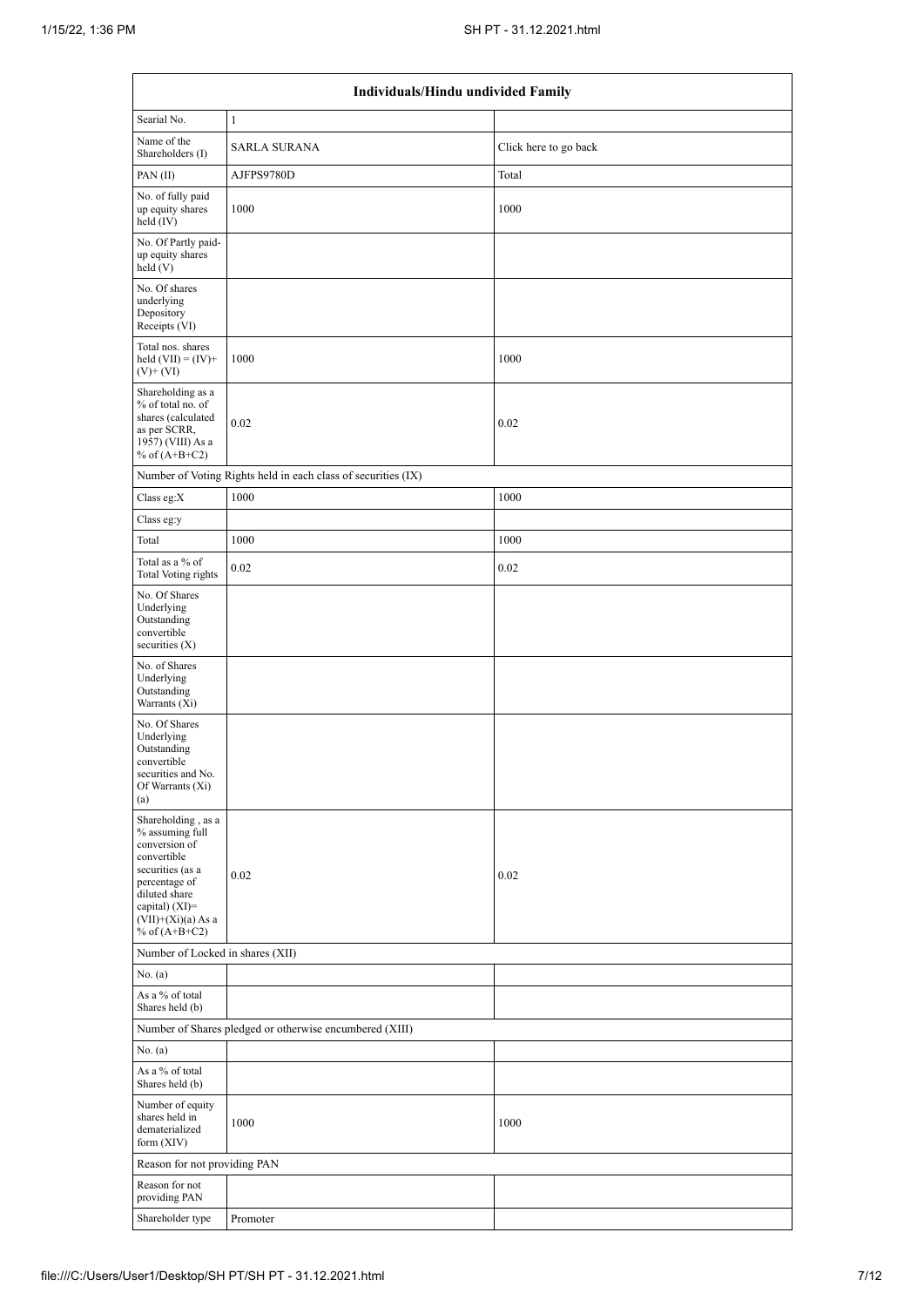|                                                                                                                                                                                        |                                                               | Any Other (specify)             |                       |  |  |  |  |  |  |
|----------------------------------------------------------------------------------------------------------------------------------------------------------------------------------------|---------------------------------------------------------------|---------------------------------|-----------------------|--|--|--|--|--|--|
| Searial No.                                                                                                                                                                            | 1                                                             | $\overline{c}$                  |                       |  |  |  |  |  |  |
| Category                                                                                                                                                                               | <b>Bodies Corporate</b>                                       | <b>Bodies Corporate</b>         | Click here to go back |  |  |  |  |  |  |
| Name of the<br>Shareholders (I)                                                                                                                                                        | <b>BBIGPLAS POLY PRIVATE LTD</b>                              | KKALPANA INDUSTRIES (INDIA) LTD |                       |  |  |  |  |  |  |
| PAN(II)                                                                                                                                                                                | AADCK7909G                                                    | AABCK2239D                      | Total                 |  |  |  |  |  |  |
| No. of the<br>Shareholders (I)                                                                                                                                                         | $\mathbf{1}$                                                  | $\mathbf{1}$                    | 2                     |  |  |  |  |  |  |
| No. of fully paid<br>up equity shares<br>held (IV)                                                                                                                                     | 2008315                                                       | 2002920                         | 4011235               |  |  |  |  |  |  |
| No. Of Partly paid-<br>up equity shares<br>$\text{held}$ (V)                                                                                                                           |                                                               |                                 |                       |  |  |  |  |  |  |
| No. Of shares<br>underlying<br>Depository<br>Receipts (VI)                                                                                                                             |                                                               |                                 |                       |  |  |  |  |  |  |
| Total nos. shares<br>held $(VII) = (IV) +$<br>$(V)$ + $(VI)$                                                                                                                           | 2008315                                                       | 2002920                         | 4011235               |  |  |  |  |  |  |
| Shareholding as a<br>% of total no. of<br>shares (calculated<br>as per SCRR,<br>1957) (VIII) As a<br>% of $(A+B+C2)$                                                                   | 36.33                                                         | 36.23                           | 72.56                 |  |  |  |  |  |  |
|                                                                                                                                                                                        | Number of Voting Rights held in each class of securities (IX) |                                 |                       |  |  |  |  |  |  |
| Class eg: X                                                                                                                                                                            | 2008315                                                       | 2002920                         | 4011235               |  |  |  |  |  |  |
| Class eg:y                                                                                                                                                                             |                                                               |                                 |                       |  |  |  |  |  |  |
| Total                                                                                                                                                                                  | 2008315                                                       | 2002920                         | 4011235               |  |  |  |  |  |  |
| Total as a % of<br>Total Voting rights                                                                                                                                                 | 36.33                                                         | 36.23                           | 72.56                 |  |  |  |  |  |  |
| No. Of Shares<br>Underlying<br>Outstanding<br>convertible<br>securities $(X)$                                                                                                          |                                                               |                                 |                       |  |  |  |  |  |  |
| No. of Shares<br>Underlying<br>Outstanding<br>Warrants (Xi)                                                                                                                            |                                                               |                                 |                       |  |  |  |  |  |  |
| No. Of Shares<br>Underlying<br>Outstanding<br>convertible<br>securities and No.<br>Of Warrants (Xi)<br>(a)                                                                             |                                                               |                                 |                       |  |  |  |  |  |  |
| Shareholding, as a<br>% assuming full<br>conversion of<br>convertible<br>securities (as a<br>percentage of<br>diluted share<br>capital) $(XI)=$<br>$(VII)+(X)$ As a %<br>of $(A+B+C2)$ | 36.33                                                         | 36.23                           | 72.56                 |  |  |  |  |  |  |
| Number of Locked in shares (XII)                                                                                                                                                       |                                                               |                                 |                       |  |  |  |  |  |  |
| No. (a)                                                                                                                                                                                |                                                               |                                 |                       |  |  |  |  |  |  |
| As a % of total<br>Shares held (b)                                                                                                                                                     |                                                               |                                 |                       |  |  |  |  |  |  |
|                                                                                                                                                                                        | Number of Shares pledged or otherwise encumbered (XIII)       |                                 |                       |  |  |  |  |  |  |
| No. (a)                                                                                                                                                                                |                                                               |                                 |                       |  |  |  |  |  |  |
| As a % of total<br>Shares held (b)                                                                                                                                                     |                                                               |                                 |                       |  |  |  |  |  |  |
| Number of equity<br>shares held in<br>dematerialized<br>form $(XIV)$                                                                                                                   | 2008315                                                       | 2002920                         | 4011235               |  |  |  |  |  |  |
| Reason for not providing PAN                                                                                                                                                           |                                                               |                                 |                       |  |  |  |  |  |  |
| Reason for not                                                                                                                                                                         |                                                               |                                 |                       |  |  |  |  |  |  |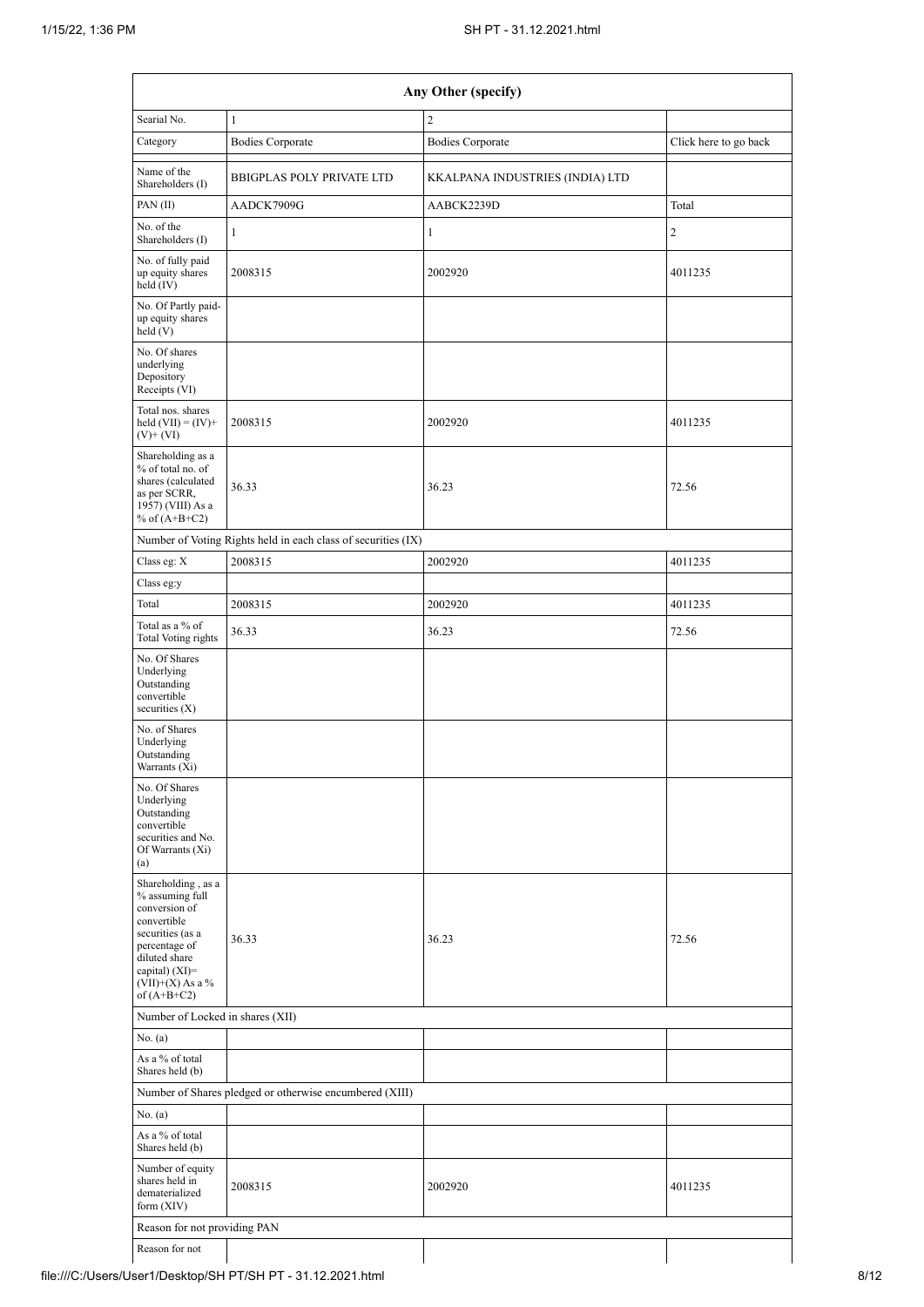| providing PAN    |          |          |  |
|------------------|----------|----------|--|
| Shareholder type | Promoter | Promoter |  |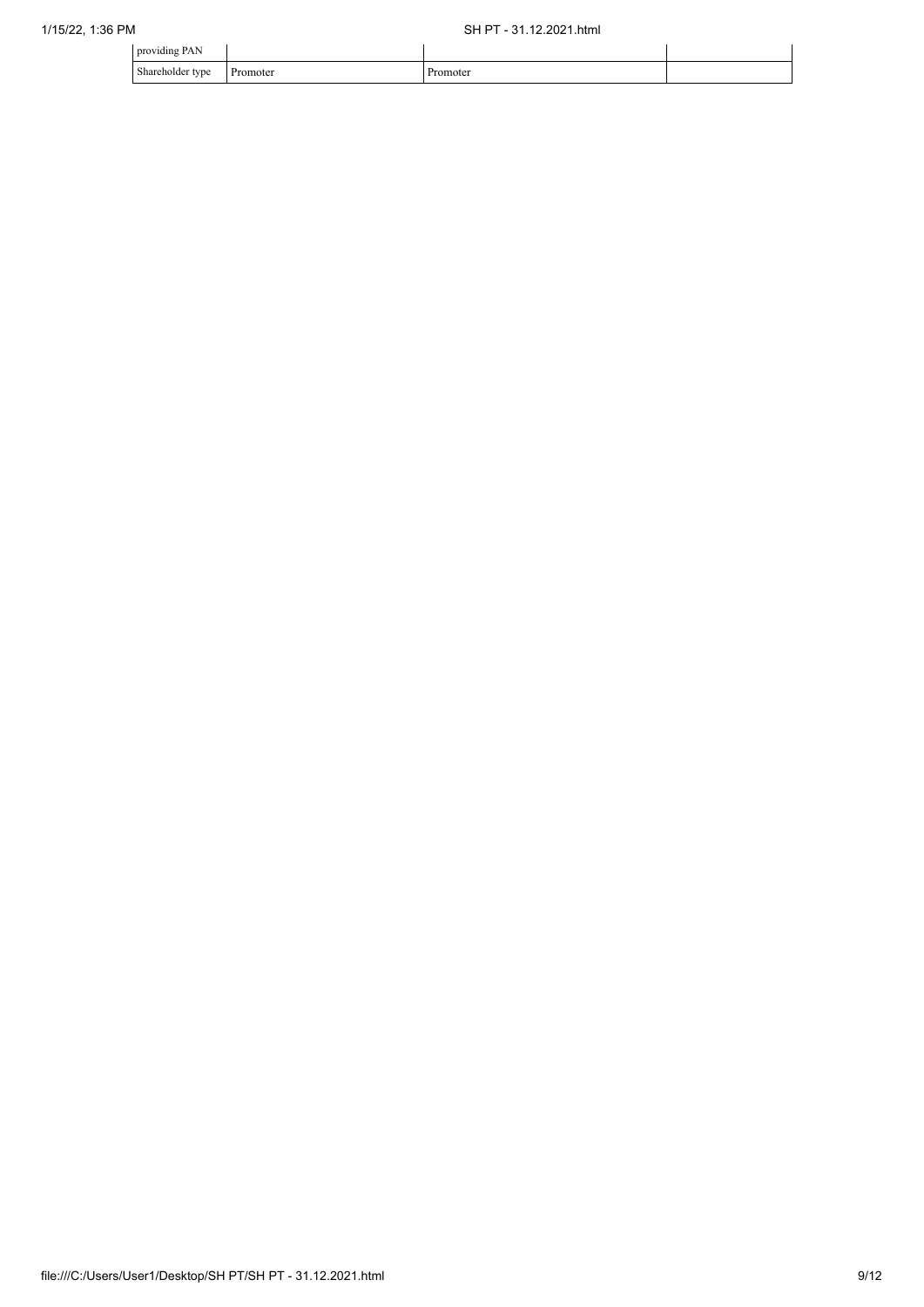|                                                                                                                                                                                      | Any Other (specify)        |                                                               |                              |                |                          |  |  |  |  |  |  |  |
|--------------------------------------------------------------------------------------------------------------------------------------------------------------------------------------|----------------------------|---------------------------------------------------------------|------------------------------|----------------|--------------------------|--|--|--|--|--|--|--|
| Searial No.                                                                                                                                                                          | $\mathbf{1}$               | $\overline{c}$                                                | 3                            | $\overline{4}$ |                          |  |  |  |  |  |  |  |
| Category                                                                                                                                                                             | <b>Bodies</b><br>Corporate | <b>Bodies Corporate</b>                                       | Non-Resident Indian<br>(NRI) | <b>HUF</b>     |                          |  |  |  |  |  |  |  |
| Category / More<br>than 1 percentage                                                                                                                                                 | Category                   | More than 1 percentage of<br>shareholding                     | Category                     | Category       |                          |  |  |  |  |  |  |  |
| Name of the<br>Shareholders (I)                                                                                                                                                      |                            | <b>SIKKIM BANK LIMITED</b>                                    |                              |                | Click here to go<br>back |  |  |  |  |  |  |  |
| PAN(II)                                                                                                                                                                              |                            | ZZZZZ9999Z                                                    |                              |                | Total                    |  |  |  |  |  |  |  |
| No. of the<br>Shareholders (I)                                                                                                                                                       | 58                         | 1                                                             | $\mathbf{1}$                 | 10             | 69                       |  |  |  |  |  |  |  |
| No. of fully paid<br>up equity shares<br>held $(IV)$                                                                                                                                 | 135939                     | 100000                                                        | 300                          | 2818           | 139057                   |  |  |  |  |  |  |  |
| No. Of Partly paid-<br>up equity shares<br>held (V)                                                                                                                                  |                            |                                                               |                              |                |                          |  |  |  |  |  |  |  |
| No. Of shares<br>underlying<br>Depository<br>Receipts (VI)                                                                                                                           |                            |                                                               |                              |                |                          |  |  |  |  |  |  |  |
| Total nos. shares<br>held $(VII) = (IV) +$<br>$(V)$ + $(VI)$                                                                                                                         | 135939                     | 100000                                                        | 300                          | 2818           | 139057                   |  |  |  |  |  |  |  |
| Shareholding as a<br>% of total no. of<br>shares (calculated<br>as per SCRR,<br>1957) (VIII) As a<br>% of $(A+B+C2)$                                                                 | 2.46                       | 1.81                                                          | 0.01                         | 0.05           | 2.52                     |  |  |  |  |  |  |  |
|                                                                                                                                                                                      |                            | Number of Voting Rights held in each class of securities (IX) |                              |                |                          |  |  |  |  |  |  |  |
| Class eg: $\mathbf X$                                                                                                                                                                | 135939                     | 100000                                                        | 300                          | 2818           | 139057                   |  |  |  |  |  |  |  |
| Class eg:y                                                                                                                                                                           |                            |                                                               |                              |                |                          |  |  |  |  |  |  |  |
| Total                                                                                                                                                                                | 135939                     | 100000                                                        | 300                          | 2818           | 139057                   |  |  |  |  |  |  |  |
| Total as a % of<br>Total Voting rights                                                                                                                                               | 2.46                       | 1.81                                                          | 0.01                         | 0.05           | 2.52                     |  |  |  |  |  |  |  |
| No. Of Shares<br>Underlying<br>Outstanding<br>convertible<br>securities $(X)$                                                                                                        |                            |                                                               |                              |                |                          |  |  |  |  |  |  |  |
| No. of Shares<br>Underlying<br>Outstanding<br>Warrants (Xi)                                                                                                                          |                            |                                                               |                              |                |                          |  |  |  |  |  |  |  |
| No. Of Shares<br>Underlying<br>Outstanding<br>convertible<br>securities and No.<br>Of Warrants (Xi)<br>(a)                                                                           |                            |                                                               |                              |                |                          |  |  |  |  |  |  |  |
| Shareholding, as a<br>% assuming full<br>conversion of<br>convertible<br>securities (as a<br>percentage of<br>diluted share<br>capital) (XI)=<br>$(VII)+(X)$ As a %<br>of $(A+B+C2)$ | 2.46                       | 1.81                                                          | 0.01                         | 0.05           | 2.52                     |  |  |  |  |  |  |  |
| Number of Locked in shares (XII)                                                                                                                                                     |                            |                                                               |                              |                |                          |  |  |  |  |  |  |  |
| No. (a)                                                                                                                                                                              |                            |                                                               |                              |                |                          |  |  |  |  |  |  |  |
| As a % of total<br>Shares held (b)                                                                                                                                                   |                            |                                                               |                              |                |                          |  |  |  |  |  |  |  |
| Number of equity<br>shares held in<br>dematerialized<br>form $(XIV)$                                                                                                                 | 23589                      | $\boldsymbol{0}$                                              | 300                          | 2818           | 26707                    |  |  |  |  |  |  |  |
| Reason for not providing PAN                                                                                                                                                         |                            |                                                               |                              |                |                          |  |  |  |  |  |  |  |
| Reason for not<br>providing PAN                                                                                                                                                      |                            | Textual Information(1)                                        |                              |                |                          |  |  |  |  |  |  |  |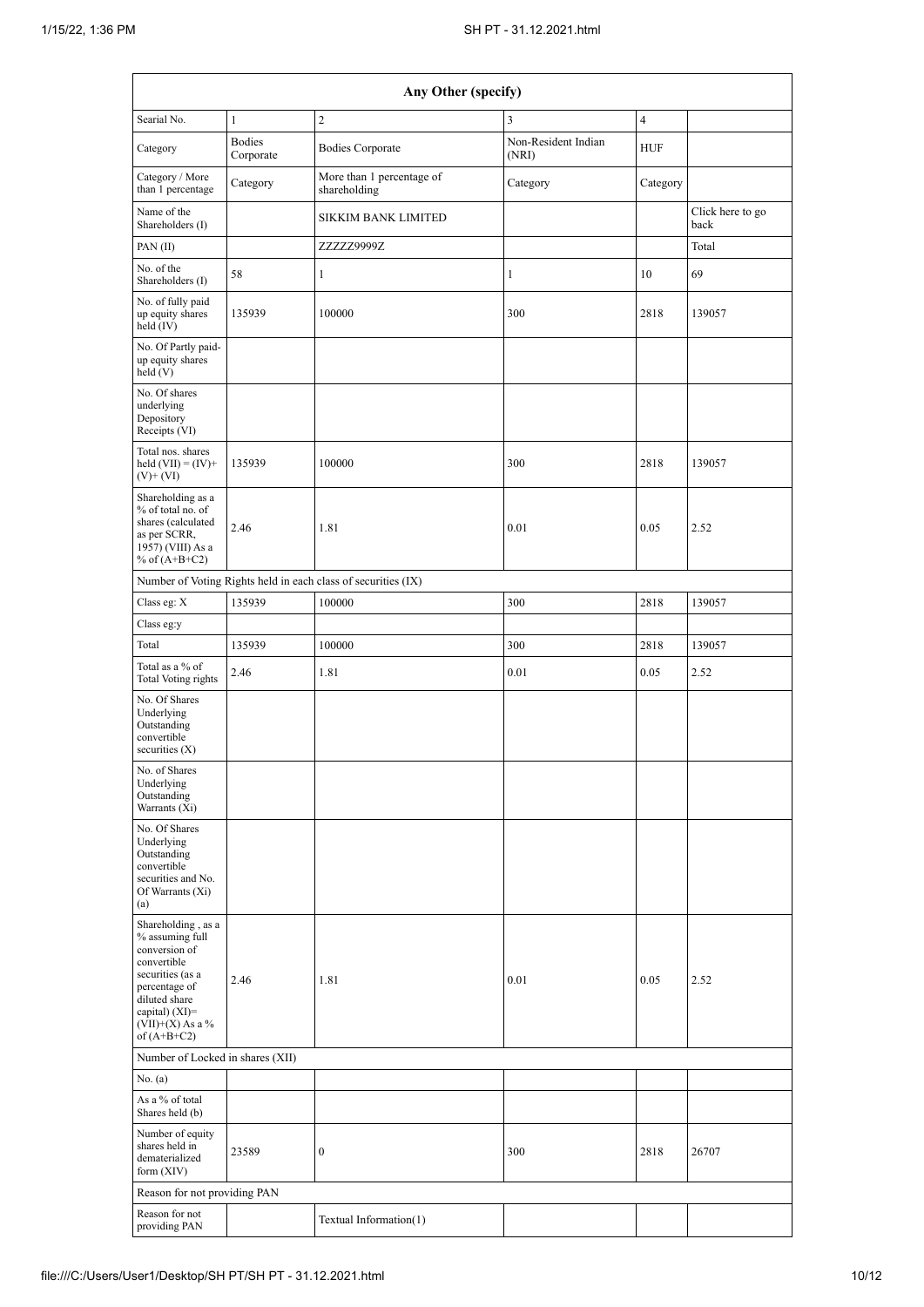|                        | <b>Text Block</b>        |
|------------------------|--------------------------|
| Textual Information(1) | <b>PAN NOT AVAILABLE</b> |